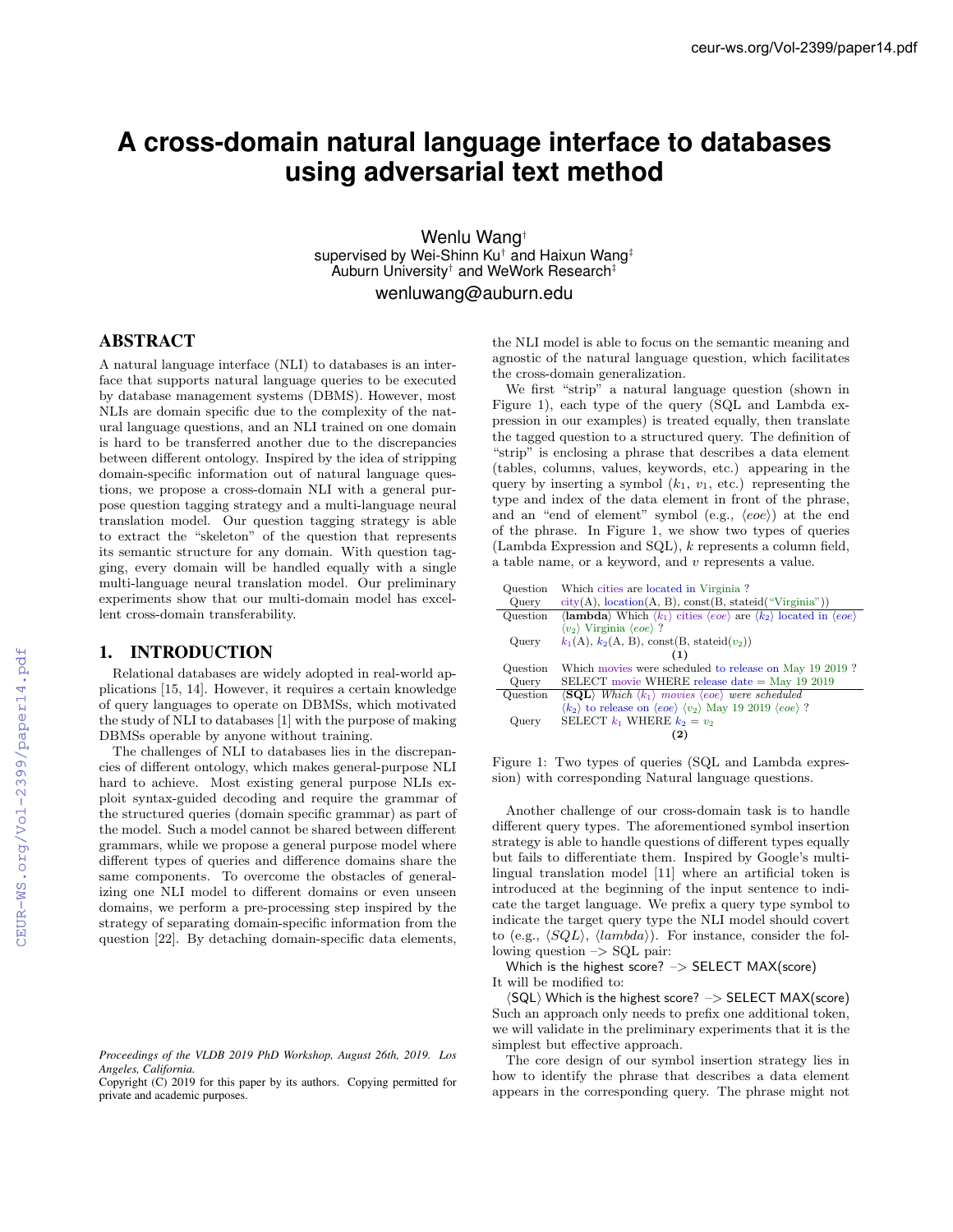be the exact words of the data element. In Figure  $1(1)$ , the data element "*release date*" is described as "*to release on*" in the question. Inspired by gradient-based adversarial text method, we propose an adversarial method towards a data element detector. Given a natural language question *q* and a data element *e*, the data element detector will predict whether *e* is mentioned in *q*.

Figure 1 presents two examples. In example  $(1)$ , the question (imply natural language question in this paper) is converted to a lambda expression, and example (2) is converted to a SQL query.

## 2. ADVERSARIAL TEXT METHOD

It has been demonstrated that adding a carefully crafted small noise is able to fool the deep neural network models into wrong predictions, while the small noise makes unnoticeable visual difference  $[4]$ . Most of the adversarial attack methods on the text [12, 19, 10] try to perturb the features (e.g., words, characters, and phrases) that are the most influential on the predictions. Inspired by gradient-based adversarial text attacks [5], we propose our own solution to identify the position of a data element in a question.

## 3. DESIGN

#### 3.1 Overview

Given a (question, query) pair, our core methodology is to insert pre-designed symbols and enclose data elements mentioned in the question to achieve the purpose of handling every sample (of different domain/type) equally. Figure  $2$ shows the framework of our approach bottom-up.

- 1. Build a binary classifier *BC* as a data element detector to predict whether a data element *e* appears in a question *q*'s corresponding query *p* by the semantic meaning of the question, which takes *q* and *e* as inputs without referencing *p*.
- 2. Inspired by [5], we search for the most influential phrase in the question using gradient-based adversarial text methods. We refer "the most influential phrase" as the phrase that describes the data element *e* theoretically.
- 3. We insert symbols in *q* to enclose the phrases that describes the data elements, denoted as  $q'$ . Since a query type symbol (e.g.,  $\langle SQL \rangle$ ) is prefixed to *q'*, a user is able to select a desired query type.
- 4. Build a multi-lingual cross-domain sequence-to-sequence (seq2seq) model to translate  $q'$  to  $p'$ , and  $p'$  is a query where the data elements are replaced by symbols inserted in *q*.
- 5. Inserted symbols are replaced with data elements to form the original query (convert  $p'$  back to  $p$ ).

Figure 2 shows two examples of  $(q, q', p', p)$  correspond to Figure 1. In Figure 1(1), data elements "*city*" and "*Virginia*" are able to be detected by comparing against the database using string match directly. So are "*movie*" and "*May 19 2019*" in Figure 1(2). However, detecting data elements "*location*" and "*release date*" is problematic, so we use the pre-trained binary classifier *BC*. If *BC* is well trained, it will produce positive predictions for data element  $e =$  ["*location*", "*release date*"]. As the true label, *p* is not involved in the process. After translating  $q'$  to  $p'$ , where data elements are represented as symbols, we perform the final step of converting  $p'$  back to  $p$ .



Figure 2: An example of cross-domain framework corresponds to Figure 1, different query types are treated equally.

## 3.2 Data Element Search

Data elements include table names, column fields, and column values in databases, and keywords in query grammar. For example, "*movies*", "*release date*", and "*May 19 2019*" are data elements in SQL query "SELECT movie WHERE release date EQUAL May 19 2019", and the other elements SELECT WHERE EQUAL belong to the template of SQL sketch. In "city(A),location(A,B),const(B, stateid(Virginia))", "*city*" is a table name, "*stateid*" is a column field, "*Virginia*" is a column value, and "*location*" is a keyword in lambda expression grammar. The challenge is to discover all the data elements from the question , and for symbol insertion purpose, we need to discover which phrase describes each data element. With such symbols insertion, we relieve the burden of identify the data elements from seq2seq model, and makes it focus on learning semantic structure of the question and logic of the data elements.

We have two challenges to tackle for data element search (use Figure 2 as an example):

- 1. Identify whether a data element is described in the question. Ultimately, we are trying to detect all the data elements that constitute the query, and we have to infer those data elements from the natural language question based on its semantics. In *q*1, we need to identify all the data elements that are described in the question (e.g., "*city*", "*location*", and "*Virginia*"). In *q*2, we need to identify "*release data*", "*movie*", and "*May 19 2019*".
- 2. The phrase that describes a data element needs to be identified by its semantic meaning and contextual comprehension. In *q*<sup>1</sup> of Figure 2, "*located in*" is identified as the most influential phrase while describing the key word "*location*". In *q*2, "*to release on*" is identified as the phrase that describes "*release date*".

To address these two challenges, we propose our general purpose data element search strategy with two steps:

• We propose a **Data Element Detector** (Sec 3.2.1) for the first challenge, which is a binary classifier with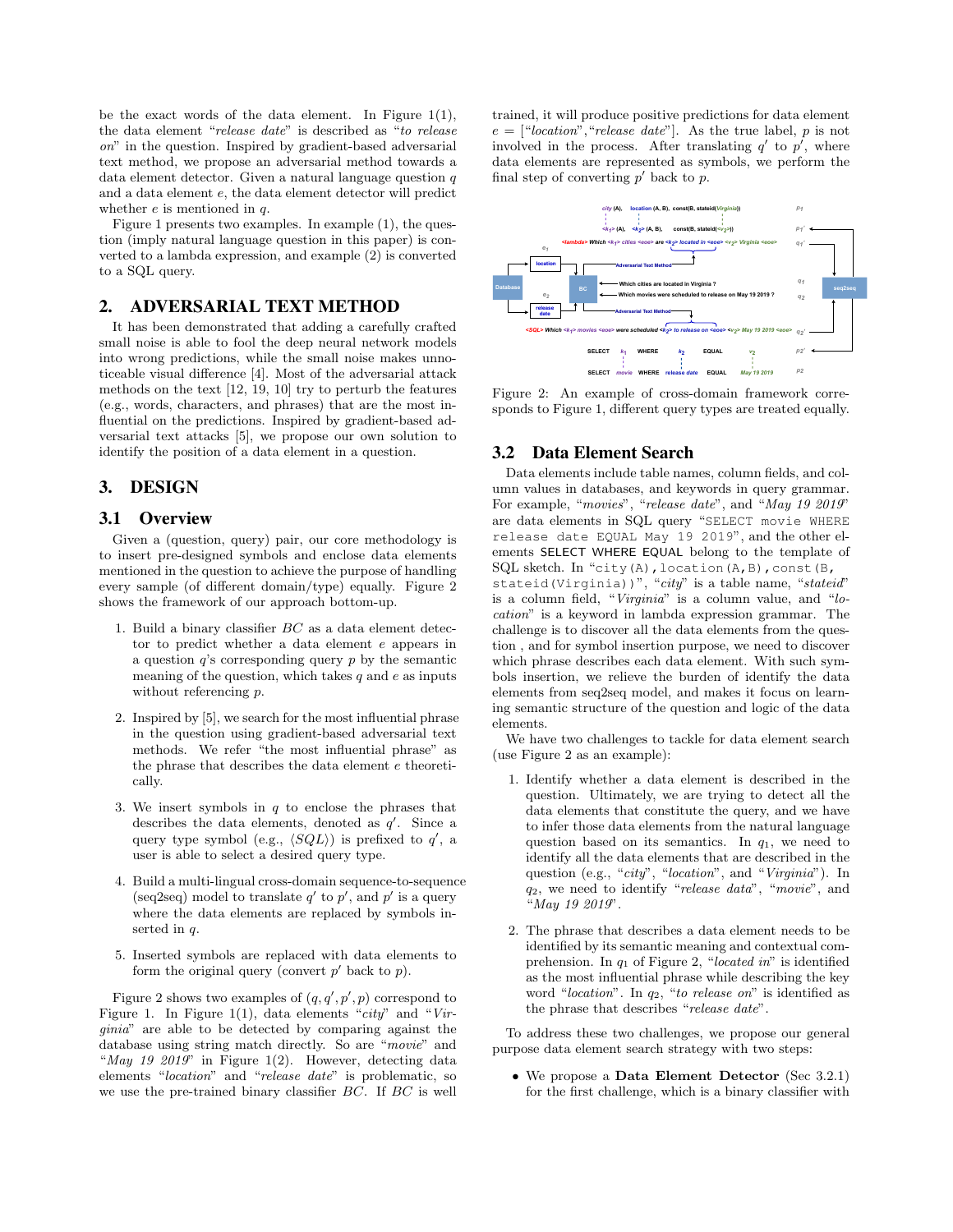a question *q* and data element *e* as an input. The detector is able to detect whether the data element *e* is mentioned in question *q*. As presented in Figure 2, a Data Element Detector is shared among all the domains.

*•* In the case of positive prediction in the previous step, we propose an **Adversarial Text Method** (Sec 3.2.2) for the second challenge, which relies on the information learned by the binary classifier from the first step.

#### *3.2.1 Data Element Detector*

We use a bi-directional attentive recurrent neural network to achieve question understanding. For a question *q* composed of *n* tokens [*q*1*, ..., qn*] and a data element *e* composed of *m* tokens [*e*1*, ..., em*], we use a pre-trained Glove embedding to initiate a word embedding layer. On top of the embedding layer, we use LSTM cells to produce hidden states for each time step (each word in *q*). We build a similar structure for *e*. We denote the top layer hidden states as

$$
h^q = [h_1^q, \cdots, h_n^q] \qquad h^e = [h_1^e, \cdots, h_m^e]
$$

We build a bi-directional LSTM layer on  $h<sup>q</sup>$  with attention over *h<sup>e</sup>*.

$$
\overrightarrow{d_0} = \mathbf{0}
$$
\n
$$
\overrightarrow{\gamma_t} = \left[\frac{h_t^e}{\overrightarrow{\beta_t}}\right]
$$
\n
$$
\overrightarrow{d_t} = \text{LSTM}_{\rightarrow} \left(\overrightarrow{\gamma_t}, \overrightarrow{d_{t-1}}\right)
$$
\n
$$
\overrightarrow{e_{tj}} = v^T \text{Tanh}(W_0 h_j^q + W_1 h^e + W_2 \overrightarrow{d_{t-1}})
$$
\n
$$
\overrightarrow{\alpha_{tj}} = \overrightarrow{e_{tj}} / \sum_{j'} \overrightarrow{e_{tj}} \overrightarrow{i_j}
$$
\n
$$
\overrightarrow{\beta_t} = \sum_{j=1}^n \overrightarrow{\alpha_{tj}} h_j^q
$$

where  $W_0$ ,  $W_1$ ,  $W_2$ , and  $v$  are model parameters. Here  $t$ enumerates each time step for *e*, and *j* enumerates each token in *q*. We compute bi-directional output  $d_t = [\overrightarrow{d_t}, \overleftarrow{d_t}]$ , and feed it to a multi-layer perception for binary prediction.

#### *3.2.2 Adversarial Text Method*

With the adversarial text method, given a data element *e* that has a positive prediction from the binary classifier, we propose to search a phrase of the question that describes *e*. We describe our adversarial text method as follows.

- 1. We have trained a Data Element Detector that takes a question *q* and a data element *e* as inputs and predicts whether *e* is described in *q*.
- 2. We search for the most influential phrase in *q* using gradient-based adversarial text methods [5]. There are three possible directions (the loss gradient of the Data Element Detector with *q* and *e* as inputs is  $\nabla L(q, e)$ :

- DeepFool [13]. We iteratively search the optimal direction in which only a minimum perturbation is needed to affect the prediction. Theoretically, the optimal direction is  $-\frac{f(q,e)}{\|\nabla L(q,e)\|_2^2} \nabla L(q,e)$  where  $f(\cdot)$  denotes the Data Element Detector.

- Fast Gradient Method FGM [6]. We add a noise that is proportional to either  $\nabla L(q, e)$  or  $sign(\nabla L(q, e))$ to the original sample to change the prediction of the

Data Element Detector. In particular, the noise for each token  $q_i$  is proportional to  $\frac{\partial L(q,e)}{\partial q_i}$ .

- JSMA [16]. We calculate the Jacobian-based saliency map based on  $\nabla L(q, e)$ , and perturb one token at a time. The chosen token has the highest saliency value.

Since all the methods are trying to add minimum noise that influences the prediction the most. The locations where the noise is added will be the positions of tokens that constitute the most influential phrase  $-$  i,e., the phrase that describes the data element *e*.

3. We search for a phrase in the question where adding a small perturbation will affect the prediction dramatically.

The challenge of our adversarial text method is the discreteness of the text domain. Words or characters are discrete variables thus indifferentiable. To overcome such problem, we propose to calculate the loss gradient  $(\nabla L)$  of the target model w.r.t. the embedding of each word, where the embedding space is smooth.

### 3.3 Neural Machine Translation

We denote an question post symbol insertion as  $q'$  and the corresponding query post symbol replacement as  $p'$ . We train a seq2seq model to translate  $q'$  to  $p'$ :

$$
p' = \text{SEQ2SEQ}(q')
$$

Encoder is a stacked bi-directional multi-layer recurrent neural network (RNN). Decoder is a one-layer *attentive* RNN.

We use a single multilingual neural translation model for our cross-domain NLI task. We believe with a prefixed query type symbol (e.g.,  $\langle SQL \rangle$ ), a multi-domain model is able to handle different query types, and each query type is treated equally.

## 4. RELATED WORK

NLI to databases was first formally introduced in [1]. Semantic parsing [17, 23, 9] and cross-domain semantic parsing [7, 20] are applied in NLI to databases. However, due to the incompatibility among different domains, cross-domain task remains unsolved. The sketch-based solutions are also extensively studied, which is first proposed in [24]. A deep model is trained to fill the slots in the sketch. An extension of sketch-based solution [26] relies on a knowledge base to identify the column values. Such a strategy is confined in pre-defined sketch and existing knowledge base. seq2seq model are also exploited to serve as a translator [8, 28], which has no limitations on query sketch.

| <b>PRELIMINARY EXPERIMENTS</b><br>5. |  |
|--------------------------------------|--|
|--------------------------------------|--|

| Domain | Dataset                                | Method                                        | Test.<br>$Acc_{am}$     | $Acc_{ex}$              |
|--------|----------------------------------------|-----------------------------------------------|-------------------------|-------------------------|
| Single | WikiSQL                                | $Seq2SQL$ [28]<br>SQLNet [24]<br>TypeSQL [26] | 51.6%<br>61.3%<br>75.4% | 60.4%<br>68.0%<br>82.6% |
| Multi  | WikiSQL<br><b>OVERNIGHT</b><br>Geo 880 | $Our s-multi$                                 | 74.5%<br>76.8%<br>84.1% | 82.7%                   |

Table 1: Comparison of models.